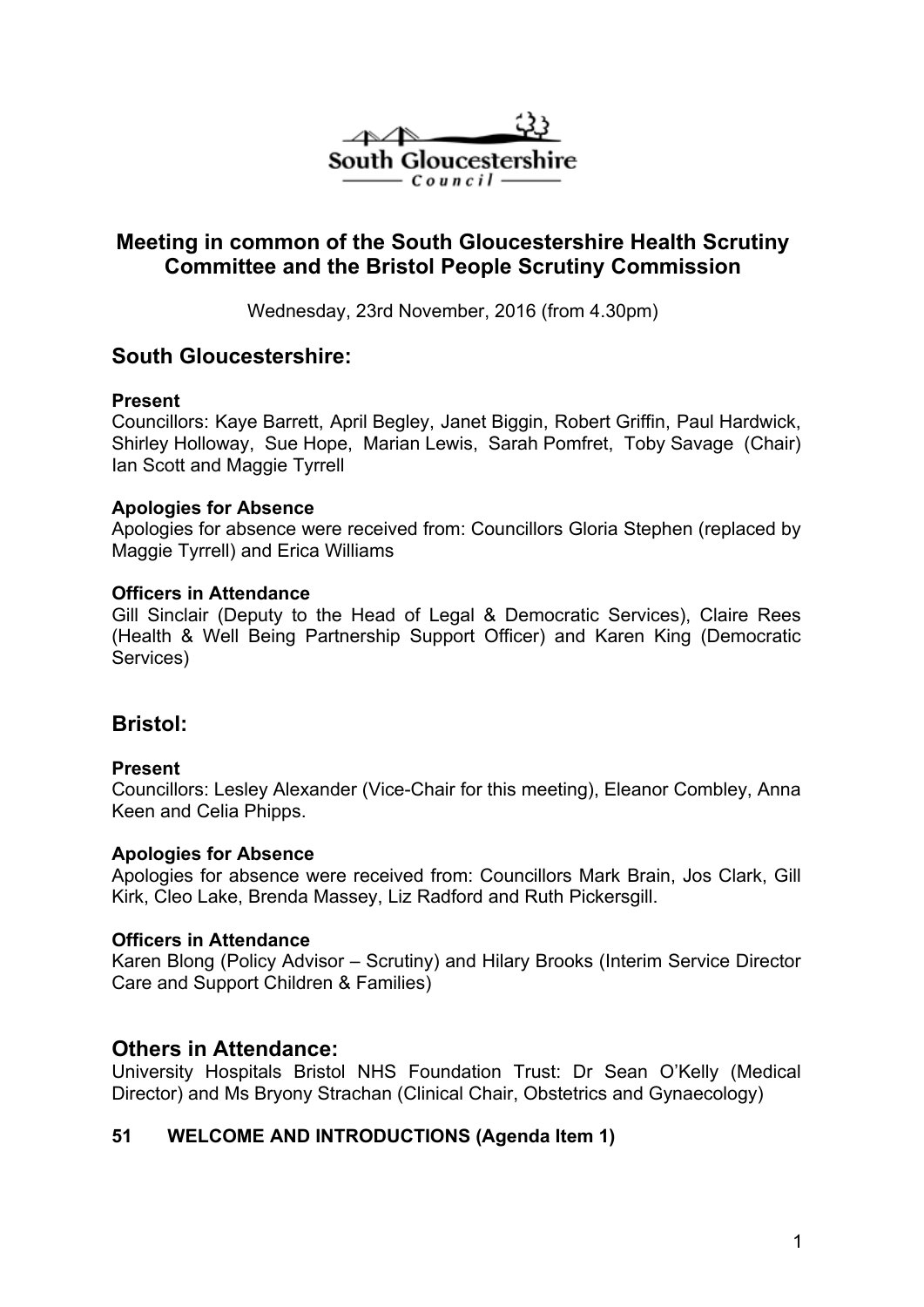In accordance with previously agreed arrangements, Cllr Toby Savage (South Glos) took the Chair and Cllr Lesley Alexander acted as Vice-Chair\*

The Chair welcomed everyone to the meeting and outlined the roles and responsibilities of health scrutiny and the arrangements for holding a meeting in common.

*(\*NOTE: Bristol People Scrutiny Commission was inquorate at the start of the meeting, however at 4.40pm, the Commission became quorate and from that point Cllr Lesley Alexander acted as Vice-Chair of the meeting.)*

#### **52 EVACUATION PROCEDURE (Agenda Item 3)**

The Chair drew attention to the evacuation procedure.

### **53 DECLARATIONS OF INTEREST UNDER THE LOCALISM ACT 2011 (Agenda Item 4)**

There were no declarations of interest.

## **54 SUBMISSIONS FROM THE PUBLIC (Agenda Item 5)**

The meeting received two submissions from the public, as follows:

- Allyn Condon
- Daphne Havercroft (not present)

Details would be added to the Table of Public Submissions for review.

## **55 ITEMS FROM MEMBERS (Agenda Item 6)**

Cllr Ian Scott asked what was the current position concerning a question set out in Min. No.6 of the last meeting in common held on 12<sup>th</sup> August 2016 which stated:

"Q.2 Will they make a commitment for a financial provision of legal support to family within next two months?

m. Confirmed they were happy to do that."

Dr O'Kelly answered that the Trust had taken legal advice on this matter, which related to the release of a report centred on an employee. The advice was that the Trust had a duty of confidentiality to the employee and could not release all of the report to the family, however the Trust had released as much as it could. There was no precedence for the Trust to fund legal advice to a member of the public through the use of public monies.

Dr O'Kelly was asked whether this had been discussed at Board level and whether the Board had said no to legal support for the family. Dr O'Kelly said that this was the case.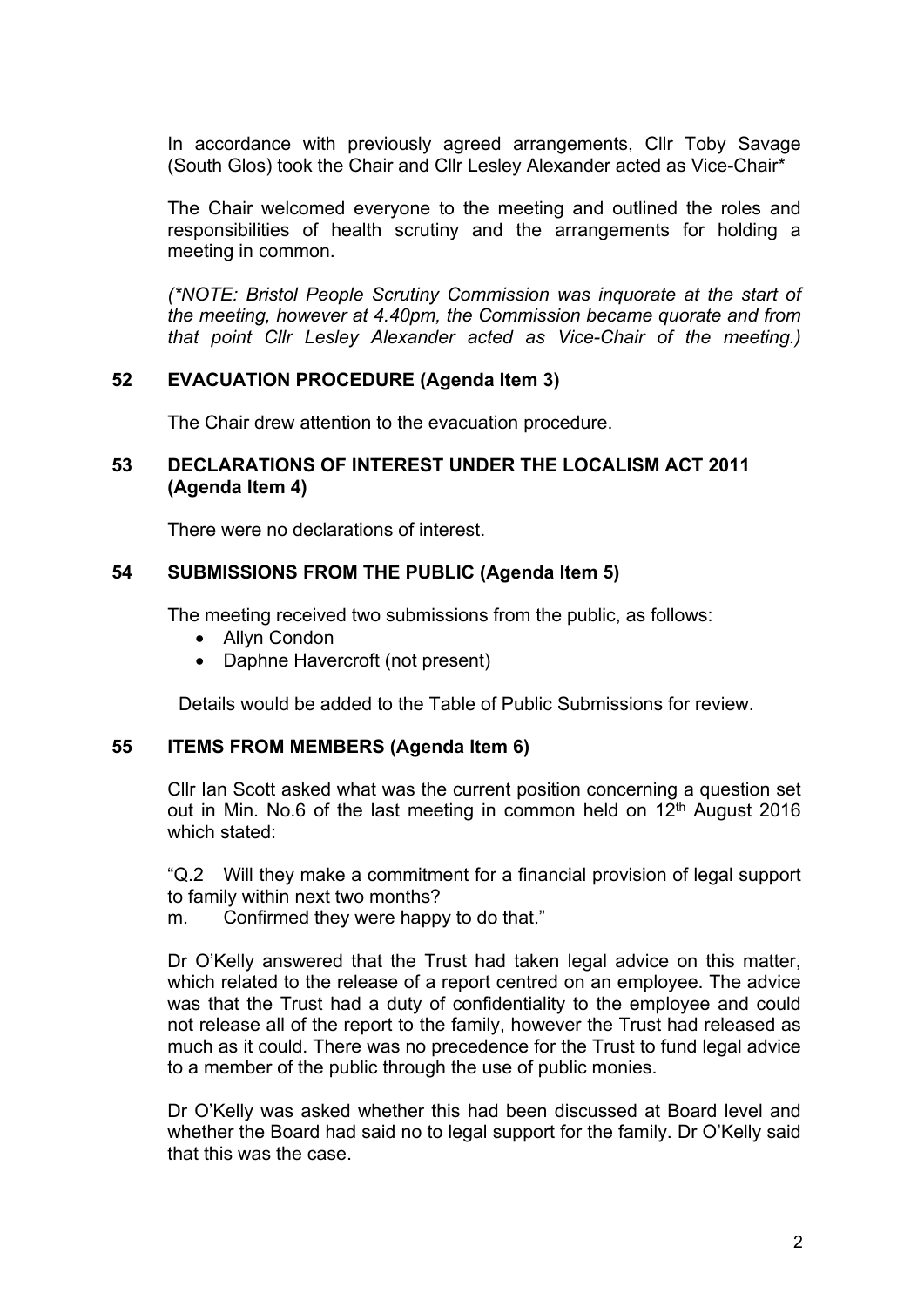### **56 MINUTES OF THE MEETING HELD ON 12TH AUGUST 2016 (Agenda Item 7)**

The minutes of the last meeting in common were received for information, for Members to refer to.

## **57 INDEPENDENT REPORTS RELATING TO THE BRISTOL ROYAL HOSPITAL FOR CHILDREN 2016 - THREE MONTH REVIEW (Agenda Item 8)**

The Chair reminded Members of the purpose of the meeting which was to hold a 3 month review since the  $12<sup>th</sup>$  August 2016 meeting in common. The meeting would receive an update on the UHB Trust's progress on implementing the recommendations set out within the Verita Report, commissioned following the death of a baby at the Bristol Royal Hospital for Children in April 2015.

Dr Sean O'Kelly, Medical Director and Ms Bryony Strachan, Clinical Chair, Obstetrics and Gynaecology (UHB) attended the meeting to report back and to answer questions from members.

A report from the Trust stated that seven of the nine recommendations in the Verita report had now been completed. One action had been completed to the extent possible (R3) and one further action (R9) remained in progress while meetings with the family continued. A number of the Trust Standard Operating Procedures, produced through the work to complete the Verita report's recommendations, had been circulated with the report presented to the meeting.

Dr O'Kelly reported on further action taken by the Trust, namely that following meetings with the family, a list of 80 questions had been formulated, to which the Trust would now begin to provide responses. The target date for completion of this process was the end of January 2017.

Members then questioned the Trust and received replies as follows:

Q.1 What happens when telephoning through results from the Pathology Laboratory to the ward?

A.1 If a result is phoned through to the ward it will be electronically recorded that this has happened, providing an audit trail. Individual wards also had their own procedures. It was important to go through the records on the ISystem to avoid any 'hidden' reports as had been referred to.

Q.2 When was the senior clinician referred to in R9 appointed, was there a gap before the clinician started work with the family, what was the Trust's view on the family's view that R3 is not completed; was it reasonable to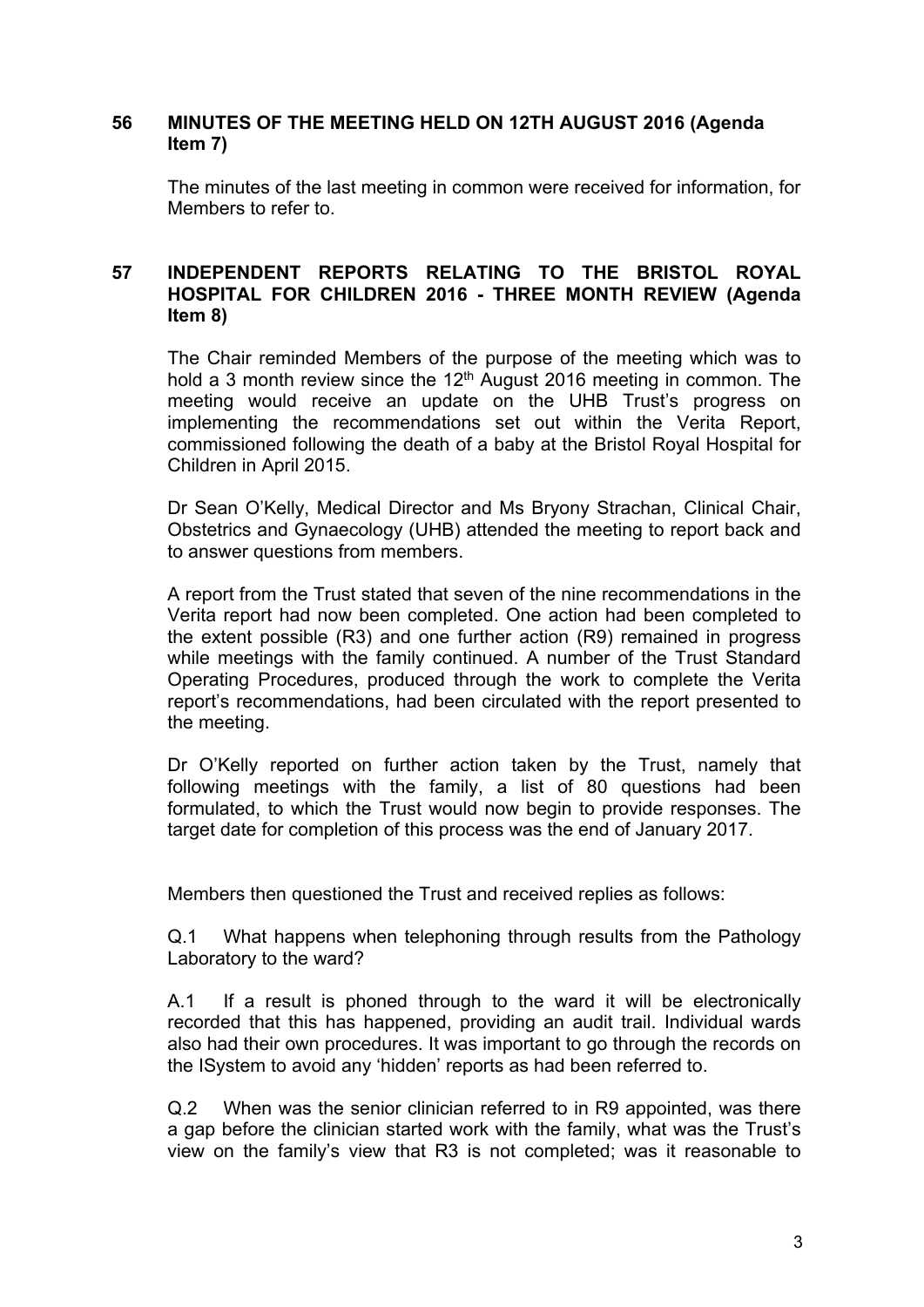stretch the response time to the 80 questions to the end of January and what resources were the Trust putting in to resolve matters quickly?

A.2 A clinician was appointed shortly after the last meeting and there was a short time before the clinician began work with the family; R9 allows for residual questions on actions to be addressed and provides a 'safety net' for any outstanding issues to be addressed; there was a lot of work involved in answering the 80 questions and a second clinician had been appointed to undertake the necessary work; given the work involved it was not unreasonable to set a response time of January.

Q.3 Imparting news to the family does not seem to have been given enough weight; was it not disappointing that there had been no contact with the family since 7<sup>th</sup> October?

A.3 There have been meetings over several months resulting in the formulation of the 80 questions; the outcomes are being considered by the additionally appointed clinician and the Trust had been in contact with the family more recently than October, for example Dr O'Kelly had exchanged emails with them.

Q.4 If the Trust had only just formulated the questions why did they not indicate that this meeting was premature, in that they were not providing much updated information or answers to members?

A.4 The Trust had provided a 3 month update report as requested at the last meeting in common, had held 4 constructive meetings with the family and agreed the 80 questions with them, which the Trust saw as their progress.

Q.5 R1 is marked as complete in the progress report, however the family dispute that; how do the Trust respond to this?

A.5 The Trust is grateful for the family for spending time to crossreference where existing questions are outstanding and in understanding the rationale for clinical decisions; a further clinician was appointed to help the family and the Trust reach a common understanding and the Trust was committed to continuing this journey; Dr O'Kelly represented the Trust in this process and Robert Woolley, Chief Executive, was also fully involved and reported to the Trust's Board.

Q.6 Noting the discrepancy over the date of the last communication with the family, the Trust was asked to explain how the 80 questions were arrived at and indicate when it would next be meeting the family?

A.6 The Trust stated that it had discussed the way forward with the family face to face, there have also been interim communications such as emails; they have worked around six themes so they can understand this difficult, complex story; they have gone slowly according to advice in order to address the needs of the family; a senior experienced person is in place to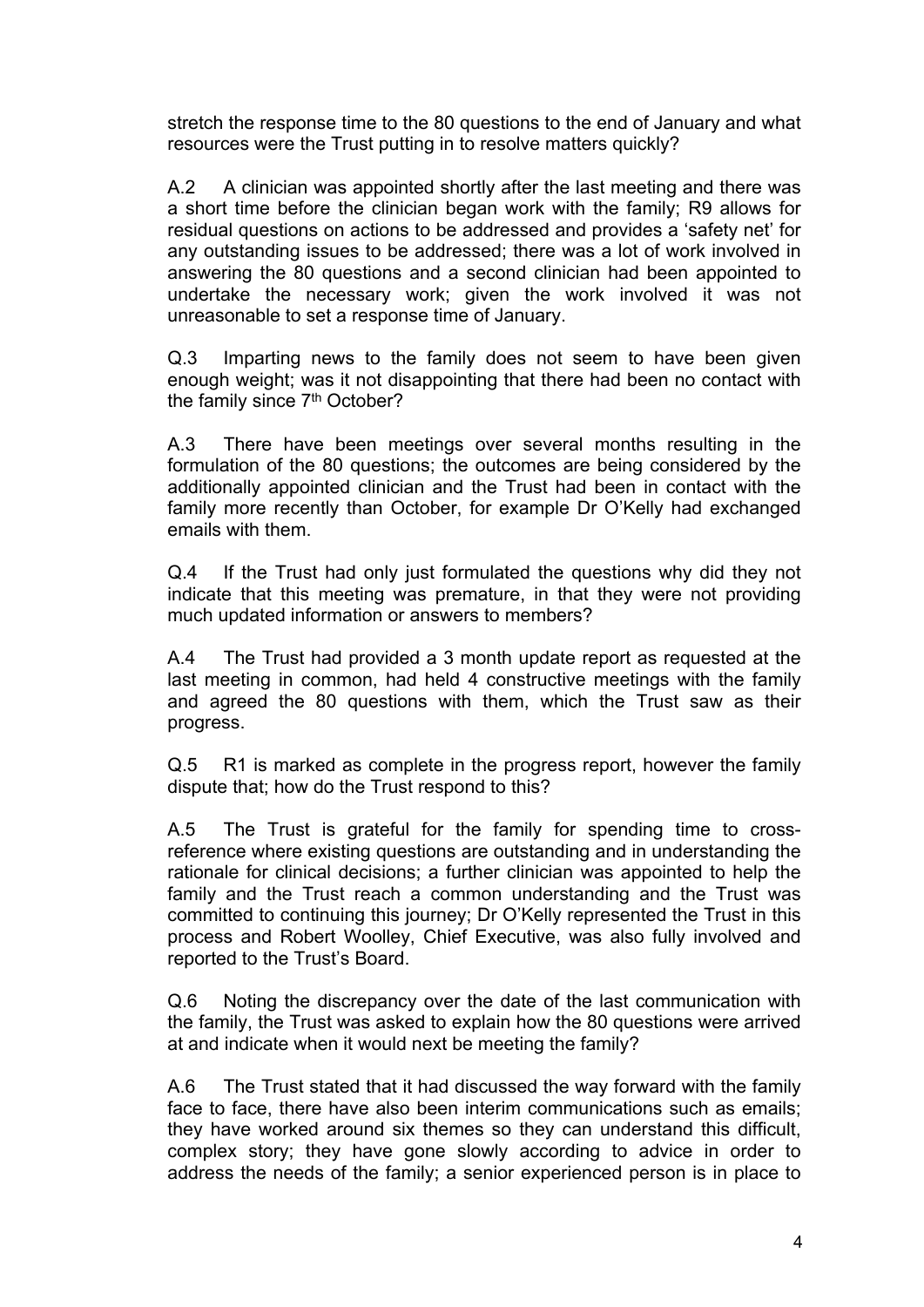work with the family and the Trust to reach a shared and common understanding of events.

Q.7 Will the disagreement on whether R1 is complete be picked up in the 80 questions?

A.7 Yes and if not, the Trust will ensure that the family's concerns are picked up. **(ACTION: UHB)**

Q.8 Would the Trust explain the roles in the reviewed Child Death Review (CDR) process?

A.8 There are two new posts in the bereavement team, with three core people all having a nursing and/or hospice background; it is recognised that every family has its own needs if there is a sudden death or death as a result of a long term condition; the team works with medical and palliative care teams; the Trust holds workshops and reviews around this work; when a child dies there are a number of investigative processes, including the Parliamentary and Health Service Ombudsman (PHSO), child safeguarding board, NHS England and the Coroner.

Q.9 Is it correct that some inquests take place in Southampton?

A.9 There is involvement from the Avon Coroner, however when it is a Coroner post mortem (as opposed to a hospital post mortem), this may have to be performed outside the Avon area in which case Southampton and Great Ormond Street Hospitals are options.

Q.10 Would accommodation at the hospital have been made available to the family if it had been known how ill their child was, and was it assumed that it was not a serious case of need?

A.10 There is a big challenge in providing accommodation to parents at the hospital; charitable efforts have improved provision; the Trust would need to check what the circumstances were in this case regarding family accommodation. **(ACTION: UHB)**

Q.11 What does the Trust mean when it says that the work on R2 is complete?

A.11 There was a task and finish group to refresh the pathways across the whole hospital and new family support (i.e. a wider provision than solely for bereavement) is underway.

Q.12 Recognising that there is a balance between a duty to staff and to the family in releasing certain information requested as part of R3, do the Trust feel that they have got the balance right or could they have considered trying to anonymise parts of the report; is naming staff the legal issue; is it not the case that there is no closure for the family as things stand and will this be picked up in the 80 questions?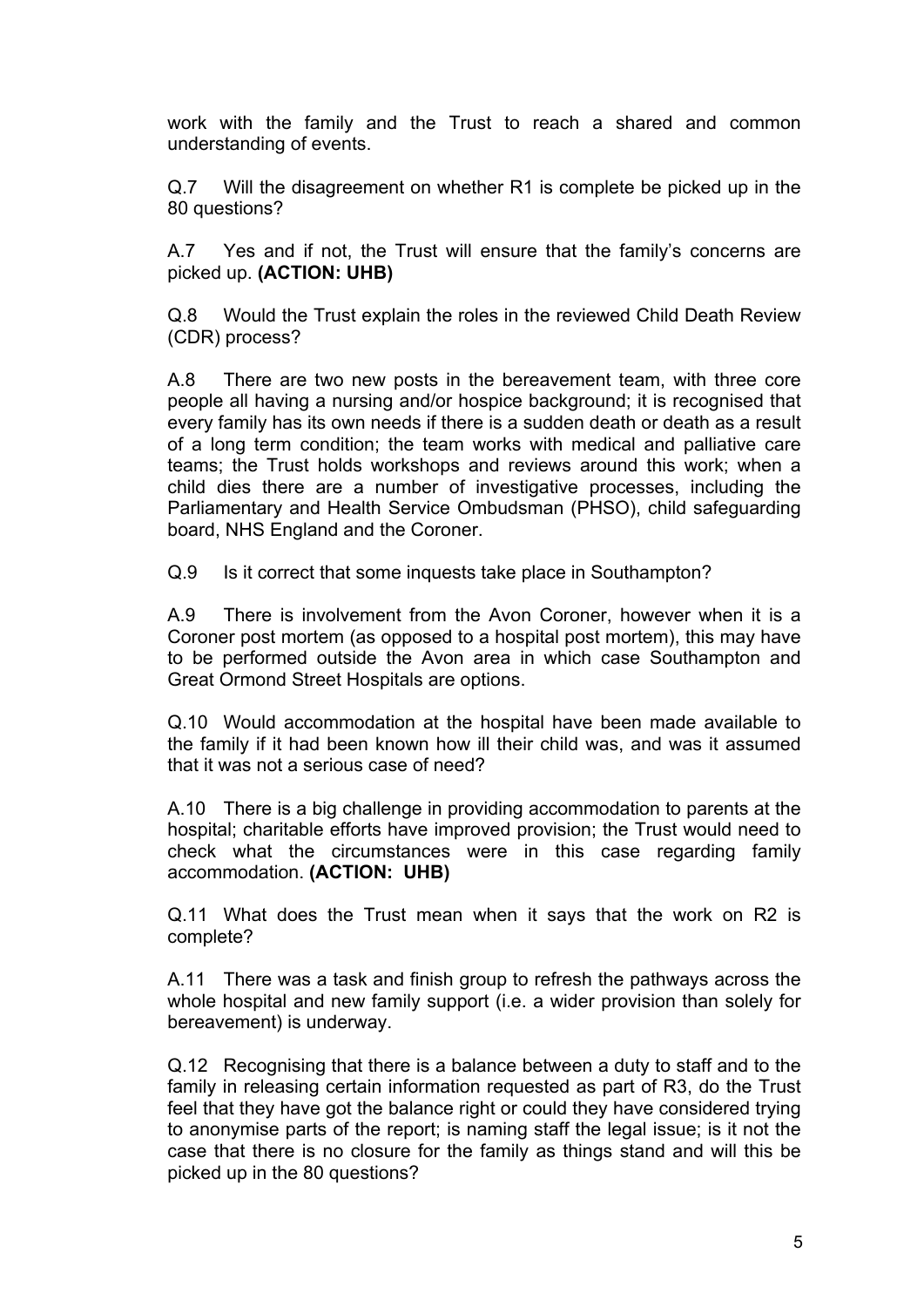A.12 Data subjects are entitled to confidentiality under the Data Protection Act (DPA); the Trust has tried to include as much as possible about the findings without contravening the DPA; the Trust is exploring ways of addressing the family's concerns and if this aspect is not in the 80 questions the Trust will pick this up. **(ACTION: UHB)**

Q.13 What was the outcome of the audit that was due in August and when was it completed?

A.13 There was an internal South West audit as Verita had identified issues with documents concerning their order and lack of dates; the audit report was presented to the Trust last week; the Trust would need to check the date the Audit was undertaken and would respond after the meeting on dates and what the outcomes were. **(ACTION: UHB)**

Q.14 How often does the Trust review its policies?

A.14 New policies are reviewed after 1 year and established policies after 3 years.

Q.15 In accordance with R6, how many senior leaders had been trained and were there any 'mop up' training sessions planned for those not able to attend?

A.15 The training rate is around 90% and monthly monitoring of training takes place; specific figures were not to hand and would be reported back after the meeting. **(ACTION: UHB)**

The Chair noted that many of the issues of concern were being picked up in the 80 questions and expected to see feedback on that at the next meeting on 27 February 2017.

Cllr Eleanor Combley said that she felt there had been significant progress if someone had been working with the family and welcomed that a degree of trust had been rebuilt, sufficient to formulate the 80 questions.

Cllr Ian Scott said that the meeting had an important duty and responsibility to hold NHS bodies to account, particularly in the context of the Mid Staffordshire case. He considered it a disgrace when reading the agenda reports, particularly that there were finances available to protect staff and the Trust's reputation but not for the family. He did not have confidence in the Trust and felt there were issues that needed to be highlighted nationally. As such he planned to move a motion adding to the recommendation that the matter be brought to the attention of the Secretary of State for Health

Cllr Anna Keen said that although she respected the reasons for requesting a referral to the Secretary of State, she felt that a decision should be delayed until the impact of this action could be considered and suggested that this be an item for a future agenda.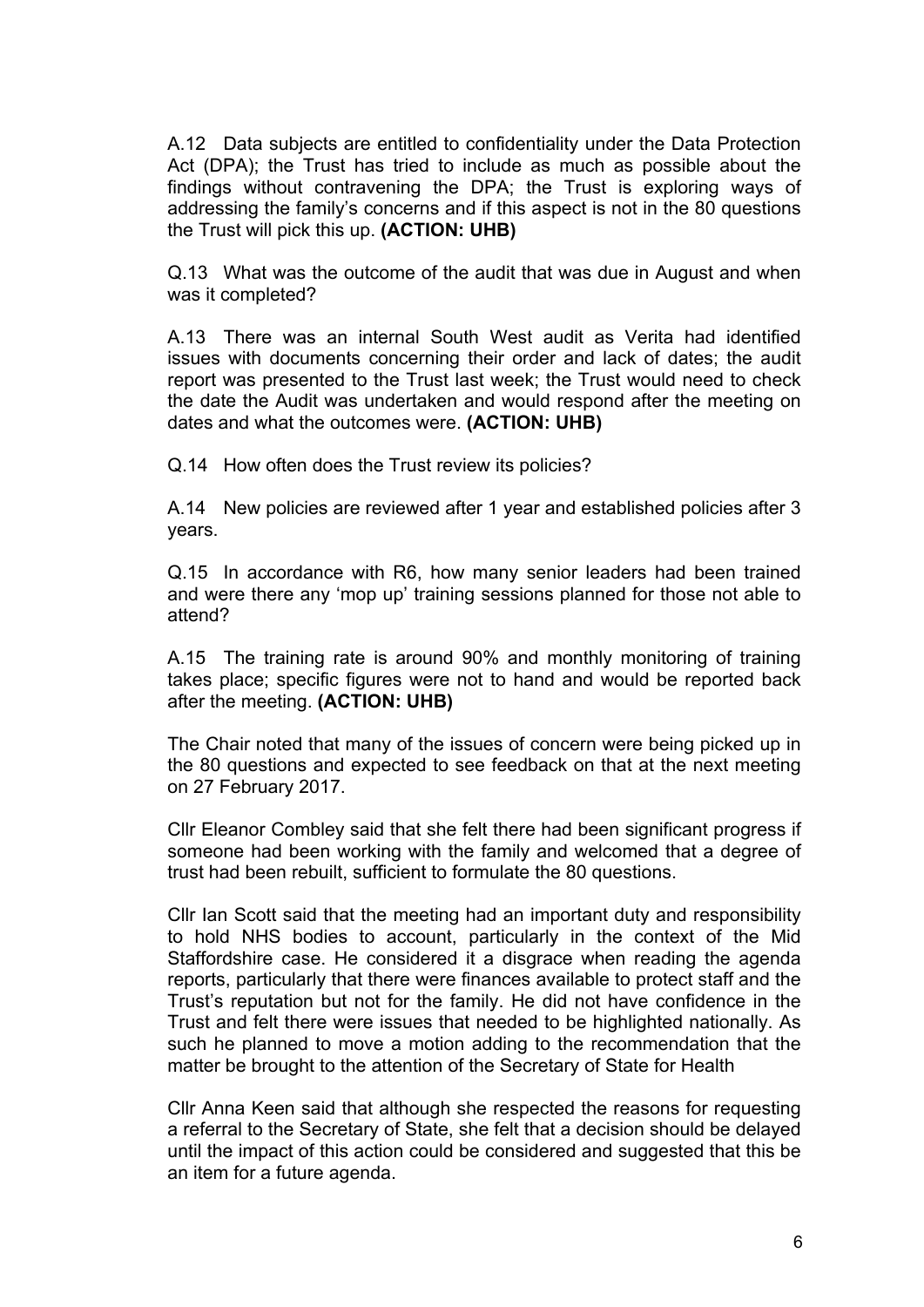The Chair clarified that the decision making process would involve South Glos and Bristol members taking separate decisions, reflecting that the committees were meeting in common rather than as a joint body.

### **South Gloucestershire resolution**:

Upon a proposal by Councillor Ian Scott, seconded by Councillor Sue Hope, it was UNANIMOUSLY\*

## **RESOLVED**:

(1) To note the progress achieved with the implementations of the recommendations contained within the Verita report, with a further meeting planned for Monday 27<sup>th</sup> February 2017, to include an update on progress with the Verita recommendations, an update on the 80 questions formulated with the Condon family and the planned  $6<sup>th</sup>$  month review of the Independent review of Children's Cardiac Services in Bristol; and

(2) To write to the Secretary of State for Health to advise of the recent scrutiny of the Verita report and the UHB Trust's response/action plan, in order to bring this matter to the government's attention and ensure that there is local and national awareness of the matters raised and lessons are learned.

*(\*NOTE: Cllrs Sarah Pomfret and Maggie Tyrrell took no part in the decision as they had not been present during the whole item)*

The Vice-Chair clarified the decision taken by South Glos members and sought the views of Bristol members.

Cllr Celia Phipps asked the Trust whether the Care Quality Commission (CQC) was informed of all child deaths. The Trust advised that not all deaths were notifiable to the CQC, although statistical information on mortality rates was provided to the CQC. There was however, a requirement to review all child deaths internally. A CQC inspection of the children's hospital was currently underway.

Ms Strachan reported that the response to the Verita report was an interim document and much work was underway. She apologised that she had not been able to attend the August meeting and noted that an offer had been extended to members to visit the hospital to see first-hand some of the changes that had been put in place. Ms Strachan extended the offer of a visit before the February meeting. **(ACTION: SGC/BCC/UHB)**